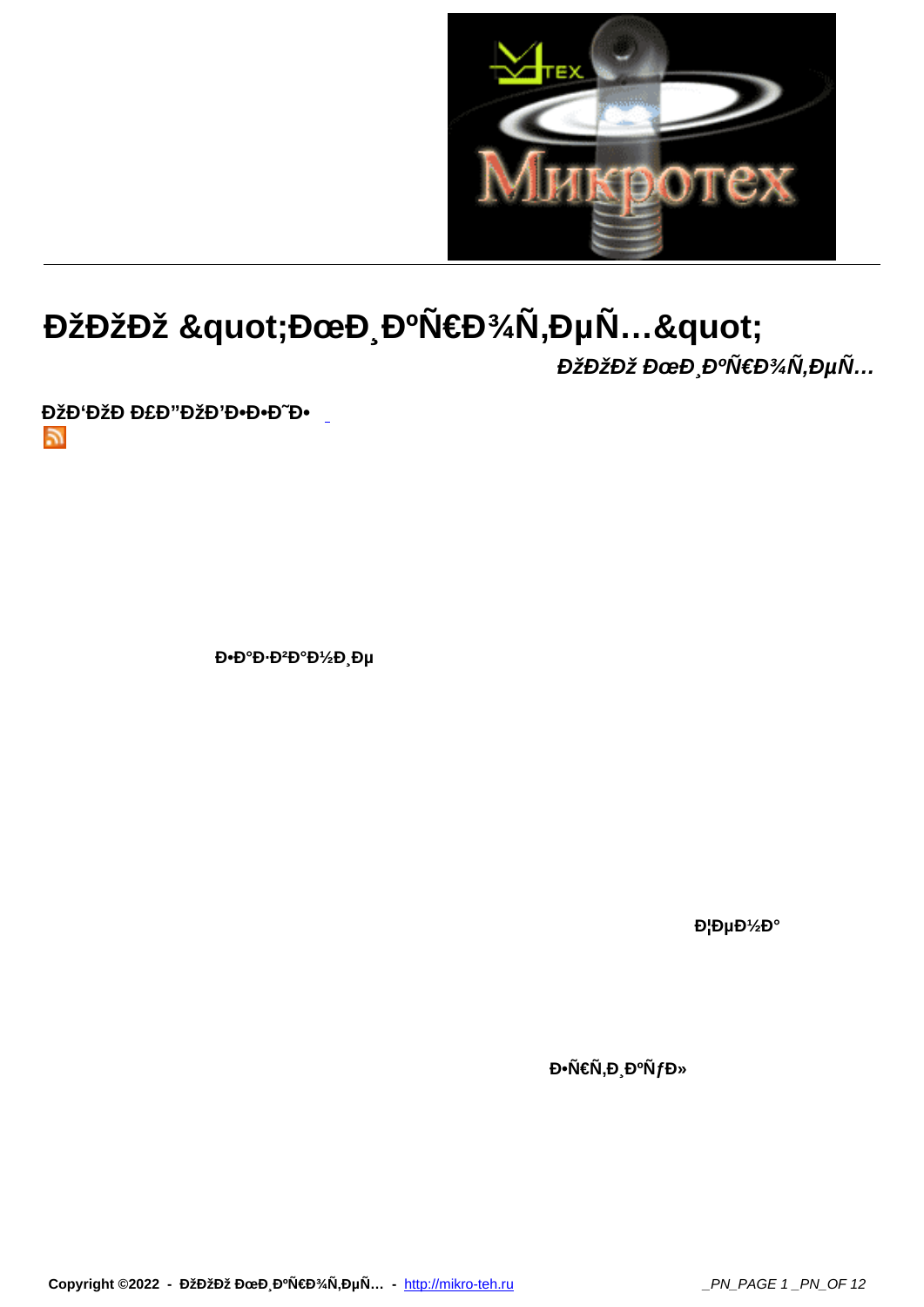<u>ĐšĐ¾Đ¼Đ¿Đ»ĐµĐºÑ, иĐ½Ñ∙Ñ,руĐ¼ĐµĐ½Ñ,Đ¾Đª</u> **<u>ĐΈ»Ñ• Đ¾Ñ•Đ½Đ°Ñ‰ĐµĐ½Đ,Ñ•</u>**  $\underline{\mathsf{D}_\mathcal{L}\mathsf{D}_\mathcal{L}\mathsf{D}_\mathcal{L}\mathsf{D}_\mathcal{L}\mathsf{D}_\mathcal{L}\mathsf{D}_\mathcal{L}\mathsf{D}_\mathcal{L}\tilde{\mathsf{N}}_1\mathsf{D}_\mathcal{L}\tilde{\mathsf{N}}_1\mathsf{D}_\mathcal{L}\mathsf{D}_\mathcal{L}\tilde{\mathsf{N}}_1\mathsf{D}_\mathcal{L}\mathsf{D}_\mathcal{L}}\mathsf{D}_\mathcal{L}\mathsf{D}_\mathcal{L}\mathsf{D}_\mathcal{L}\mathsf{D}_\mathcal{L}\mathsf{D}_\$ <u>Ñ•Đ<sup>2</sup>еÑ,</u> 8.2

 11 470.00  $\tilde{N} \in \tilde{N} f D \pm 0$ 

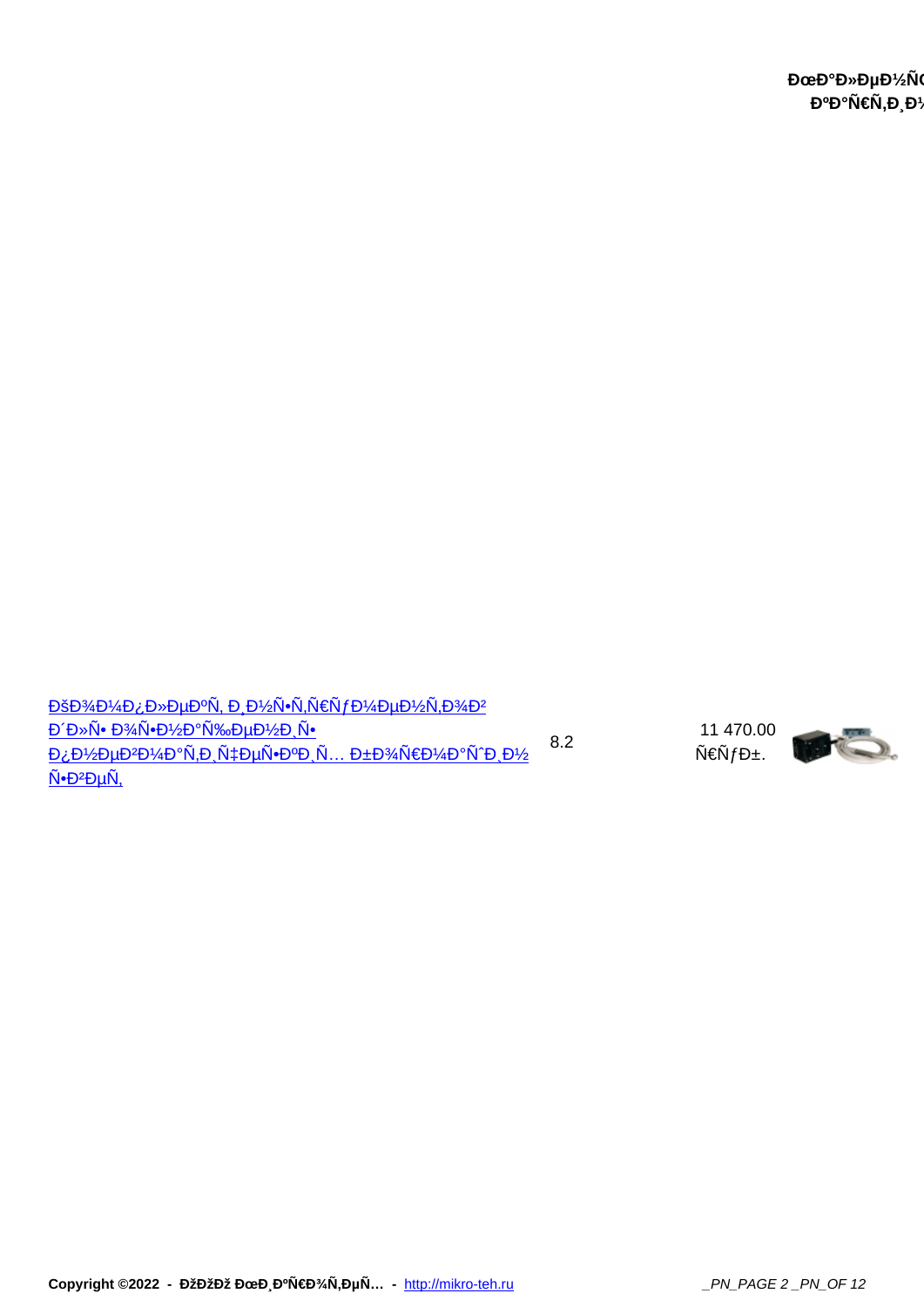<u>Đ¢Ñ€Đ°Đ½Ñ∙Ñ"Đ¾Ñ€Đ¼Đ°Ñ,Đ¾Ñ€ Đ´Đ»Ñ</u>∙ <mark>NƒN∙N,роÐ1N∙N,Ð₽D° NƒÐ¿Ñ€Ð°Ð₽лÐμниÑ• (220 / 6</mark> — 8.7 <u>Đ', 50 Đ"ц, 7 Đ'Ñ,)</u>

 480.00  $N \in \tilde{N} f D \pm 0$ 



Copyright ©2022 - ООĐž ĐœĐ¸ĐºÑ€Đ¾Ñ,еÑ... - http://mikro-teh.ru \_\_\_\_\_\_\_\_\_\_\_\_\_\_\_\_\_\_\_\_\_\_\_\_\_PN\_PAGE 3 \_PN\_OF 12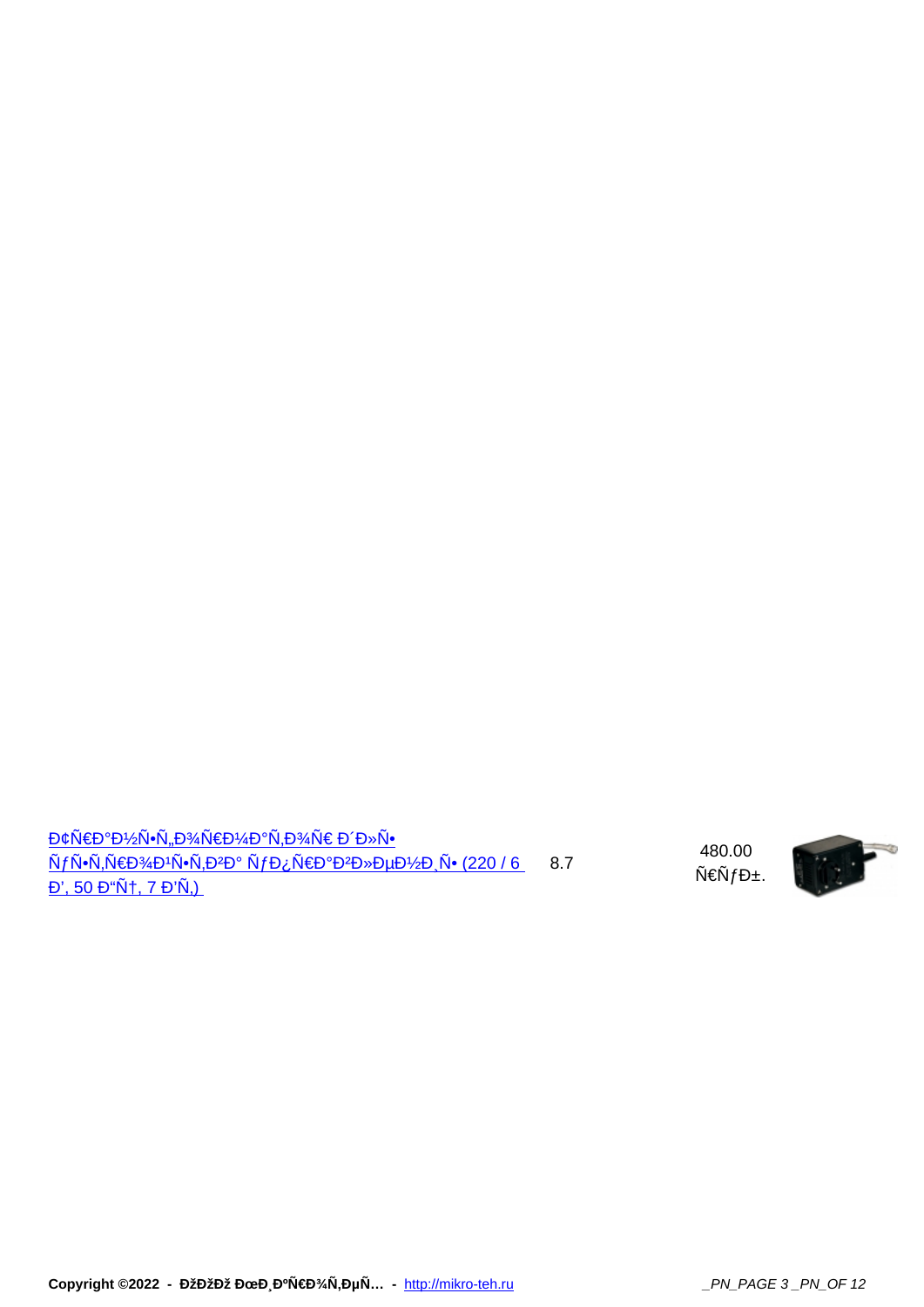| <u>DEÑ.ÑFD¼D'Ñ.ÑPP}4 ÑfD;ÑED°D2D»DuD½D Ñ.</u>                                 |     |
|-------------------------------------------------------------------------------|-----|
| $D_{\lambda}D_{\lambda}N_{\lambda}D^{\circ}D^{\prime}2D_{\lambda}N_{\bullet}$ | 8.5 |
| D»D°D1/4D¿D3/N‡D°D.-D3/D'D1/2D3/D°D°D1/2D°D»NCED1/2D3/Du.                     |     |

 2 640.00 Ñ€Ñ $f$ б.

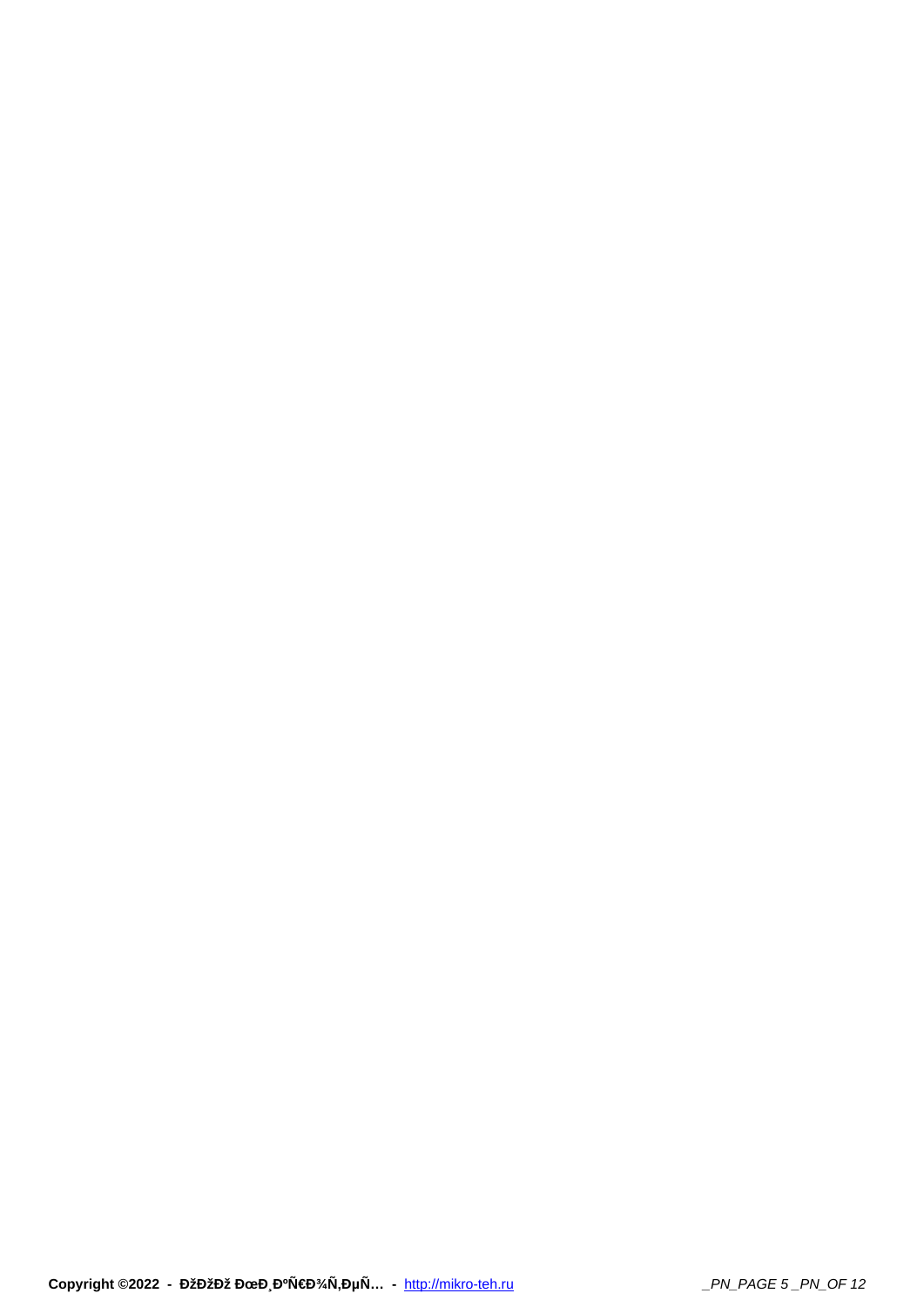3 360.00 Ñ€Ñ $f$ б.

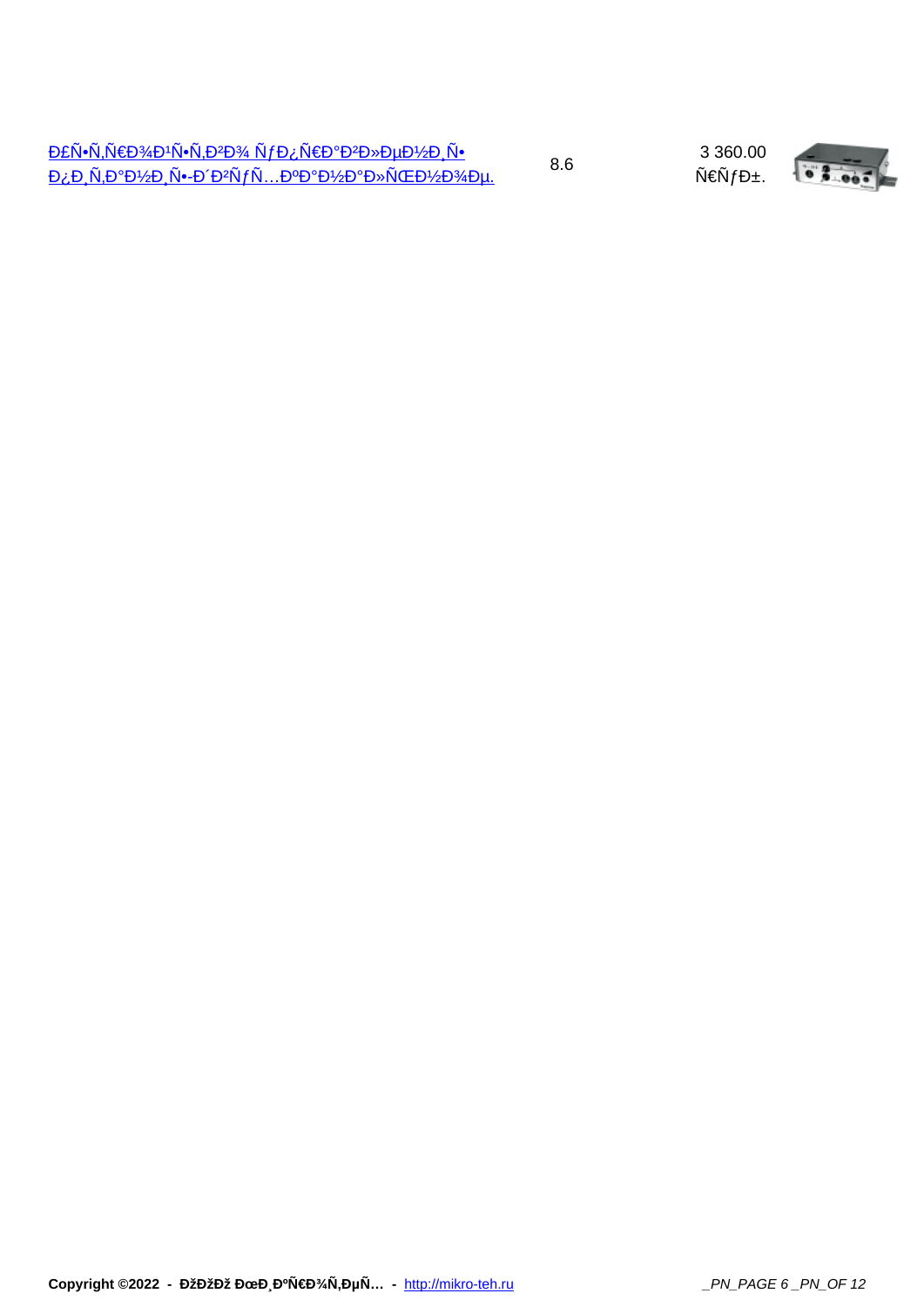$\underline{D^*D^*D^*D^*ZD^3\ D^*D^*N^\bullet\ D\text{?}D^*D^0D\text{?}A D\text{?}D\mu\tilde{N}\text{?}D\text{?}D\text{?}D^0D^{\circ}}\ \tilde{N}^\bullet\text{D\text{?}A}$  $N$ • $D^2D\mu\tilde{N}, D^3\mu\tilde{D}^2D^3\mu\tilde{D}^2D^9\mu\tilde{D}^2$  ( $D^3D^3D^3\mu\tilde{D}^2D^3\mu\tilde{N}^2$ <u>ϷΊ⁄εΡοΦΡλάΡΙ/εΡινήτελο ΡοΡη)</u> 8.11

 2 600.00  $N \in \tilde{N} f D \pm 0$ 



Copyright ©2022 - ООĐž ĐœĐ¸ĐºÑ€Đ¾Ñ,еÑ... - http://mikro-teh.ru \_\_\_\_\_\_\_\_\_\_\_\_\_\_\_\_\_\_\_\_\_\_\_\_\_\_PN\_PAGE 7 \_PN\_OF 12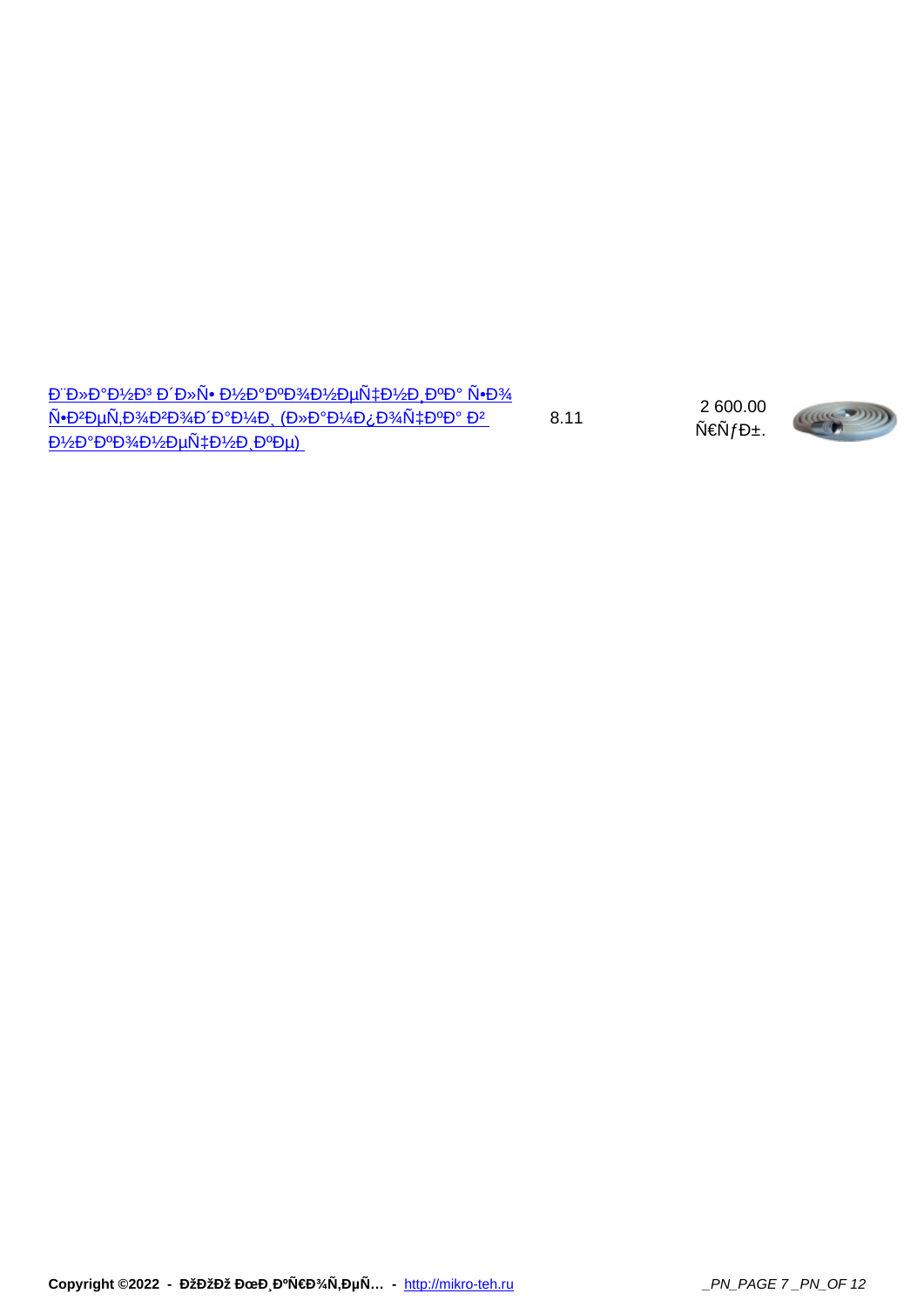$E^*D^*D^*D^*D^*D^*D^*N^*D^*D^*D^*D^*D^*D^*D^*D^*D^*D^*N^*D^*D^*N^*D^*D^*N^*D^*D^*N^*D^*N^*D^*N^*D^*N^*D^*N^*D^*N^*D^*N^*D^*N^*D^*N^*D^*N^*D^*N^*D^*N^*D^*N^*D^*N^*D^*N^*D^*N^*D^*N^*D^*N^*D^*N^*D^*N^*D^*N^*D^*N^*D^*N^*D^*N$ ѕветоводами (лампочка в наконечнике) -Ш 8.99

 2 300.00  $N \in \tilde{N} f D \pm 0$ 

Copyright ©2022 - ООĐž ĐœĐ¸ĐºÑ€Đ¾Ñ,еÑ... - http://mikro-teh.ru \_\_\_\_\_\_\_\_\_\_\_\_\_\_\_\_\_\_\_\_\_\_\_\_\_\_PN\_PAGE 8 \_PN\_OF 12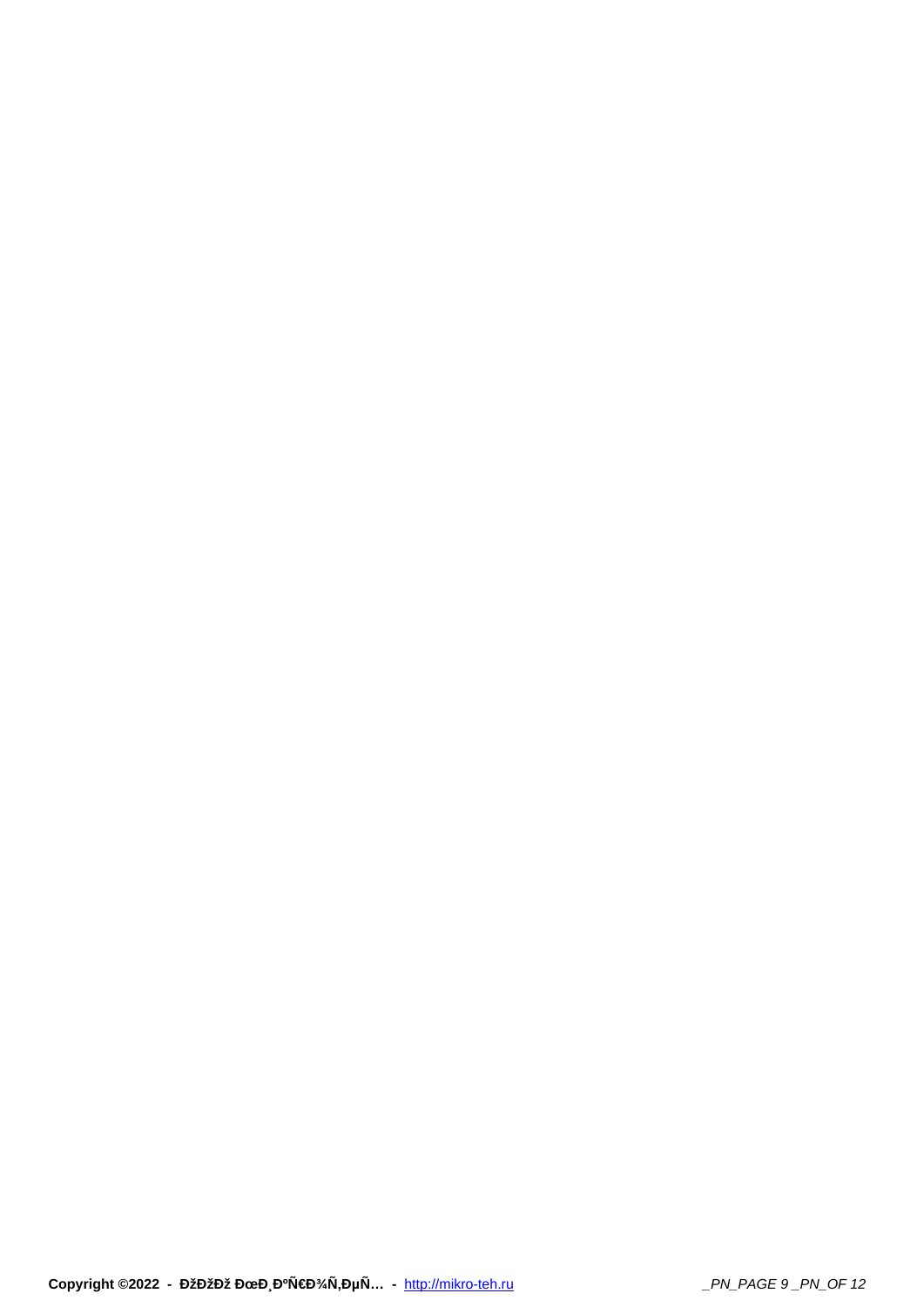<u>Đ"лаĐ½Đ3 Đ'Đ»Ñ• Đ½Đ°ĐºĐ3⁄4Đ½ĐµÑ‡Đ½Đ¸ĐºĐ° Ñ•Đ3⁄4</u> <u>Ñ●Đ²ĐµÑ,Đ¾ĐªĐ¾Ð´Đ°Đ¼Ð, (Ñ● лаĐ¼Ð¿Đ¾Ñ‡ĐºĐ¾Ð1 в \_ 8.8</u>  $N^2D^*D^2D^2D^3D\mu)$ 

 2 300.00  $\tilde{\mathsf{N}} \in \tilde{\mathsf{N}} f \mathsf{D} \pm$ .

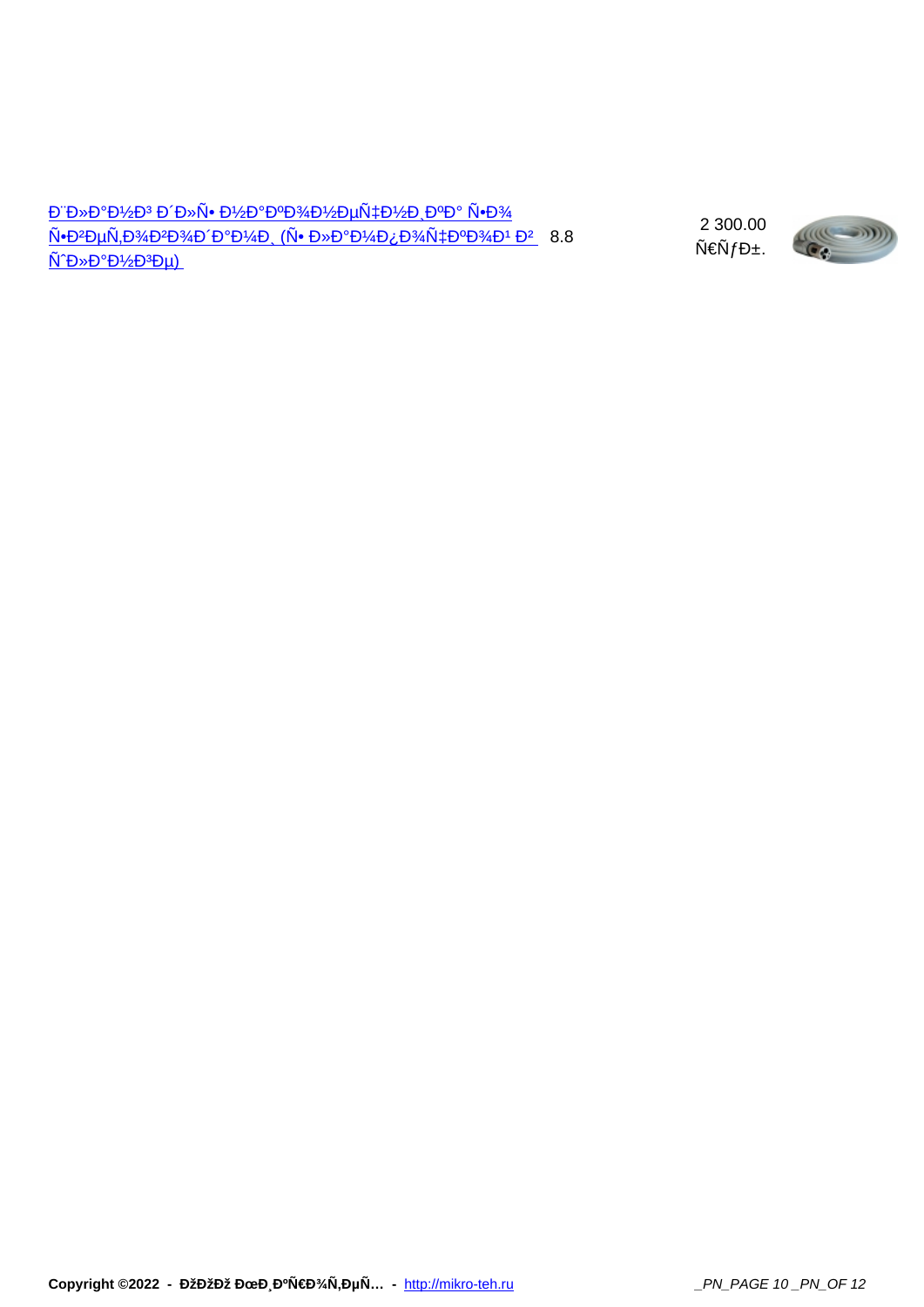$\underline{D^*D^*D^*D^*D^3\ D^*D^*N^{\bullet}\ D^*2D^{\bullet}D^34D^{\prime}\!2D\mu\tilde{N}\sharp D^{\prime}\!2D_{\downarrow}D^{\bullet}\!D^{\bullet}\tilde{N}^{\bullet}\!D^{\prime}\!34}}$ <u>Ñ●Đ<del>?D</del>µÑ,Đ¾Đ?Đ¾Ð´Ð°Đ¼Ð (Ñ● лаĐ¼Ð¿Đ¾Ñ‡ĐºĐ¾Ð1 Đ?</u> 8.10 шланге)-обол

 2 600.00  $N \in \tilde{N} f D \pm 0$